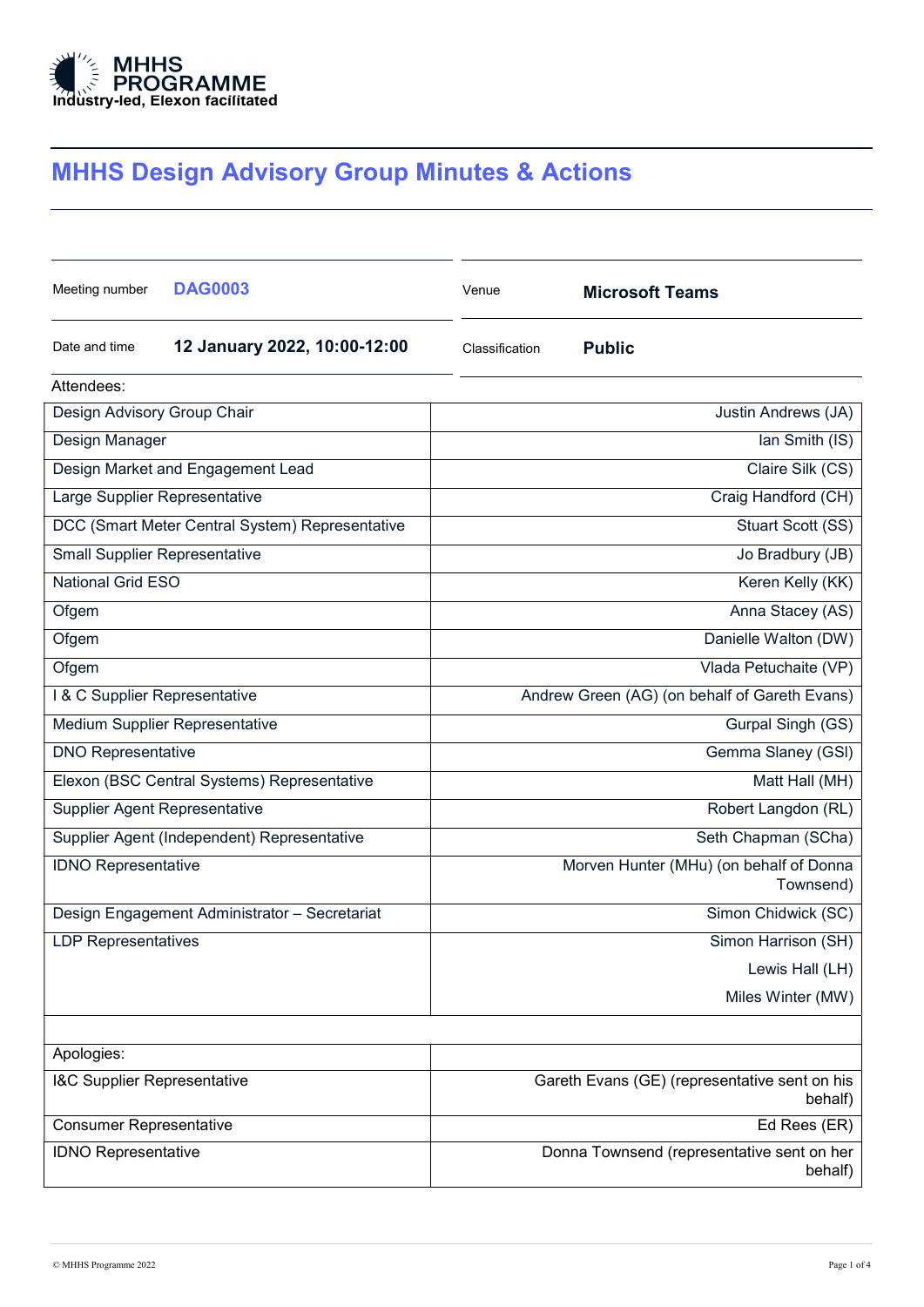

#### 1. Welcome and Introductions

SC advised ER had passed on his apologies.

AG advised he was from Waters Wye and not Total Gas and Power.

# 2. Minutes Agreement and Actions Update

JA advised that GSl provided feedback to the previous set of minutes and that these had been updated as a result and will be circulated with this set of minutes. Action – DES-03-01 – SC to circulate updated minutes from December's DAG.

DES-01-04 – IS advised to hold the action open until the Teams channel is fully live and access is granted.

DECISION DAG-DEC05: Following the completion of action DES-02-01 – the DAG fully approved the Security Design Working Group (as included in the Appendix to the DAG meeting 3 slides). DES-02-01 can be closed.

DES-02-03 can be closed as Design Principles are now a standing agenda item.

DES-02-04 and 05 can be closed as feedback was received from DAG members and discussed by the Design Team.

DES-02-06 – JA asked whether there was any further feedback DAG members would like to provide:

RL suggested that it would be useful for relevant representatives from the programme to join his constituent's drop-in sessions so they have an update of programme action for those interested. IS advised he was happy to join from a Design point of view and LH advised he was happy to engage the Lead Delivery Partner Programme Party Co-Ordinator to attend – Action DES-03-02 – IS to attend Supplier Agent constituents 'drop-in' session. LH to engage the Lead Delivery Partner Programme Party Co-Ordinator to potentially attend a future session.

GS and CH both raised their concern that representatives approving at BPRWG may be a different set of people than those at a lower or wider level. This risk is addressed by ensuring the BPRWG constituency representatives consult their various constituents.

GSl asked whether there would be a targeted DNO session occurring? IS confirmed that was the intention but Suppliers had occurred first due to the volume of issues and decisions that are specifically related to them, and any DNO session is likely to be a joint session with IDNO's.

JA advised DES-02-07, DES-02-08, DES-02-09 and DES-02-10 could all be closed (see DAG slides).

# 4. Review of Draft Design Principles and Agreement

IS advised that the slides address the specific feedback received from last month and there was still further work to do in bringing them to a higher level and grouping them together, there have also been some new principles that had been added since last month.

PRI-015 – 'Future Proofing' - CH asked whether any kind of cost/analysis benefit had been carried out to ascertain if this principle should be pursued. IS advised this principle was to ensure any Greenfield design did not restrict itself and that settlement periods could be parameterised and would be configurable. Action DES-03-03 – IS to ensure the 'Principle Title' is updated so as not to be specific to '15 minutes'.

SCha and CH advised they both have further concerns and clarifications that they will feed back. Action DES-03-04 – SCha and CH to provide their design principle feedback.

PRI-020 on Retrospective Appointments- Action DES-03-05 – IS, CH and SCha to discuss further for understanding and clarification of this principle.

Action DES-02-02 carries forward and is updated for IS to ensure they are circulated ahead of the next DAG in February.

See AOB below for DAG discussion on a proposed new design principle.

# 5. Level 4 Working Group Progress Update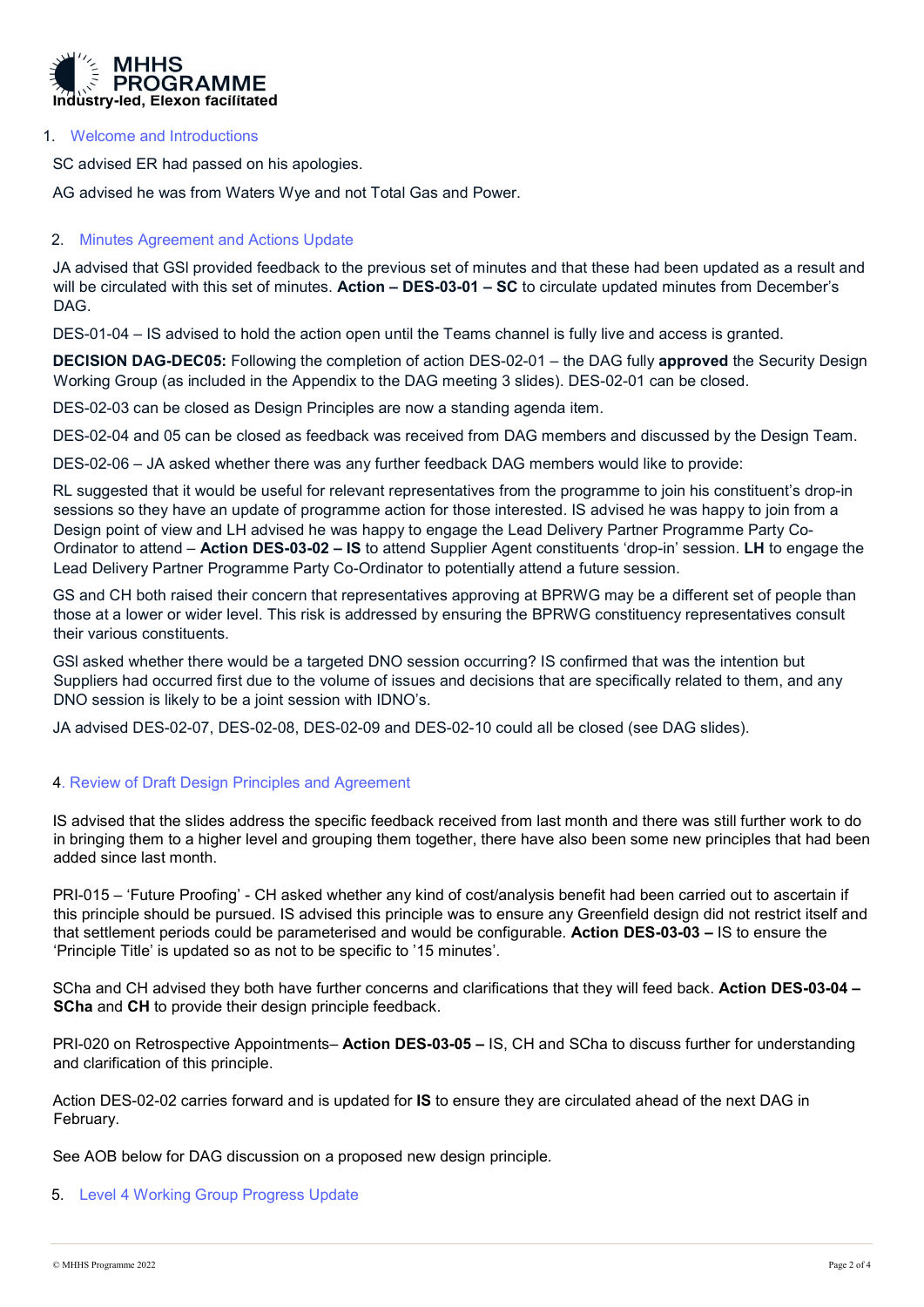

CS advised she is currently confirming the on-boarding process for access to the MS Teams channel. It is hoped this will be up and running by the end of the week.

### 6. MHHS Design Roadmap

There was a challenge around the requirements being completed after the process maps for some of the working groups. IS advised that this would perhaps be a concern if the MHHS design was starting from scratch, but this is building on the requirements work of the CCDG and AWG. There is already considerable knowledge and foundation work done for these groups, so it should not be of concern that process maps and requirements are not necessarily travelling together.

GSI advised that on the MHHS Design Status Report it mentions DAG approval activity in June. Action DES-03-06 -IS to ensure accuracy of the Design Status Report.

Concerns were raised about how tight the April deadline would be and how much activity would be required to go through DAG particularly in March and April. JA advised extra DAG meetings may be required or the time of DAG meetings extended. Action DES-03-07 – JA to ensure placeholders are sent out for extra DAG meetings. GS advised that there is a risk that Medium Suppliers may not have the resource and capacity to fully engage with the volume and frequency of activity likely to be required and that this has been raised in the Programme Steering Group, with the action to provide an alternative proposed plan (which he is developing for his constituents)). GS relayed that if the programme were to go ahead without Medium Supplier input and approval then it could not be considered baselined. CH and AG concurred with the points of resource availability and priority of other work areas for Suppliers.

JA stated that all parties needed to provide evidence to both the MHHS Programme and Ofgem on what they can do or what they can't resource up for MHHS, so that informed decisions could be made.

JA also canvassed opinion from the other DAG members. GSl noted that having the resource and capacity required would be very challenging, but was supportive of MHHS and that it had to be done 'right/rigorous'. MHu agreed with GSL that the timescales are challenging. RL advised that in terms of engagement his constituents are on-board but it was unclear whether that would be the same for the next phase of activity (design and build). SCha said his constituents were engaged and the people there in the design work groups. MH advised he had no major concerns yet but April/May could be difficult particularly as the market has not settled. SS agreed it could be challenging due to the volume of work that may be required. IS added that predicting the outcome of the sub group activity is not easy as the blockers that may occur out of them will not be known until they are discussed and so this could impact the timeline.

# 7. Any Other Business

There was a discussion about SEC-Modification-MP162 'SEC changes required to deliver MHHS' and a new design principle that RL wished to introduce 'on a level playing field' for all parties. This was in relation to the Target Response Time (TRT) for Suppliers and Meter Data Retrievers under MHHS. It was agreed a sub-group session should be held for this, specifically for Suppliers, Agents and DCC, but open to all DAG members. The intent would be to agree both the principle and any resultant design proposal or requirements needed. Action DES-03-08 – JA to ensure session is held to discuss SEC-Mod-MP162 and RL's design principle and circulate the principle wording, the modification context and considerations/proposal on any further MHHS design requirements.

# Actions Summary

| Action Ref | Action                                                                                            | <b>Action Date</b> | Due Date |
|------------|---------------------------------------------------------------------------------------------------|--------------------|----------|
| DES-01-04  | IS to ensure DAG members are able to easily review Level<br>4 working groups and sub group output | 17/11/21           | 09/02/22 |